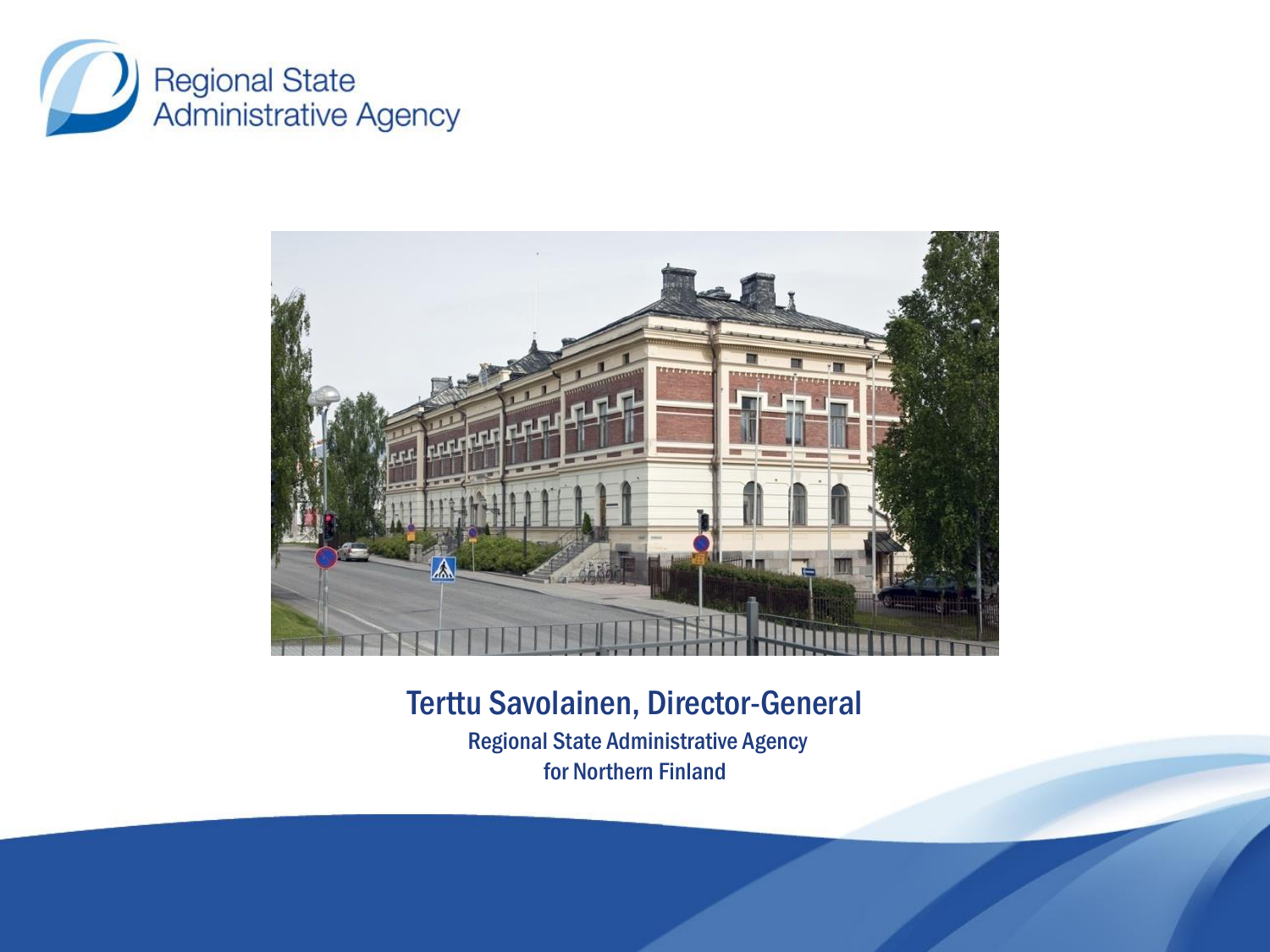Elections, Government Parties, Strategic Government Programme

- **Finnish Parliamentary Election Spring 2015**
- Government Parties
	- The Centre Party,
	- The Finns Party,
	- The National Coalition Party
- **Strategic Government** Programme



Government Palace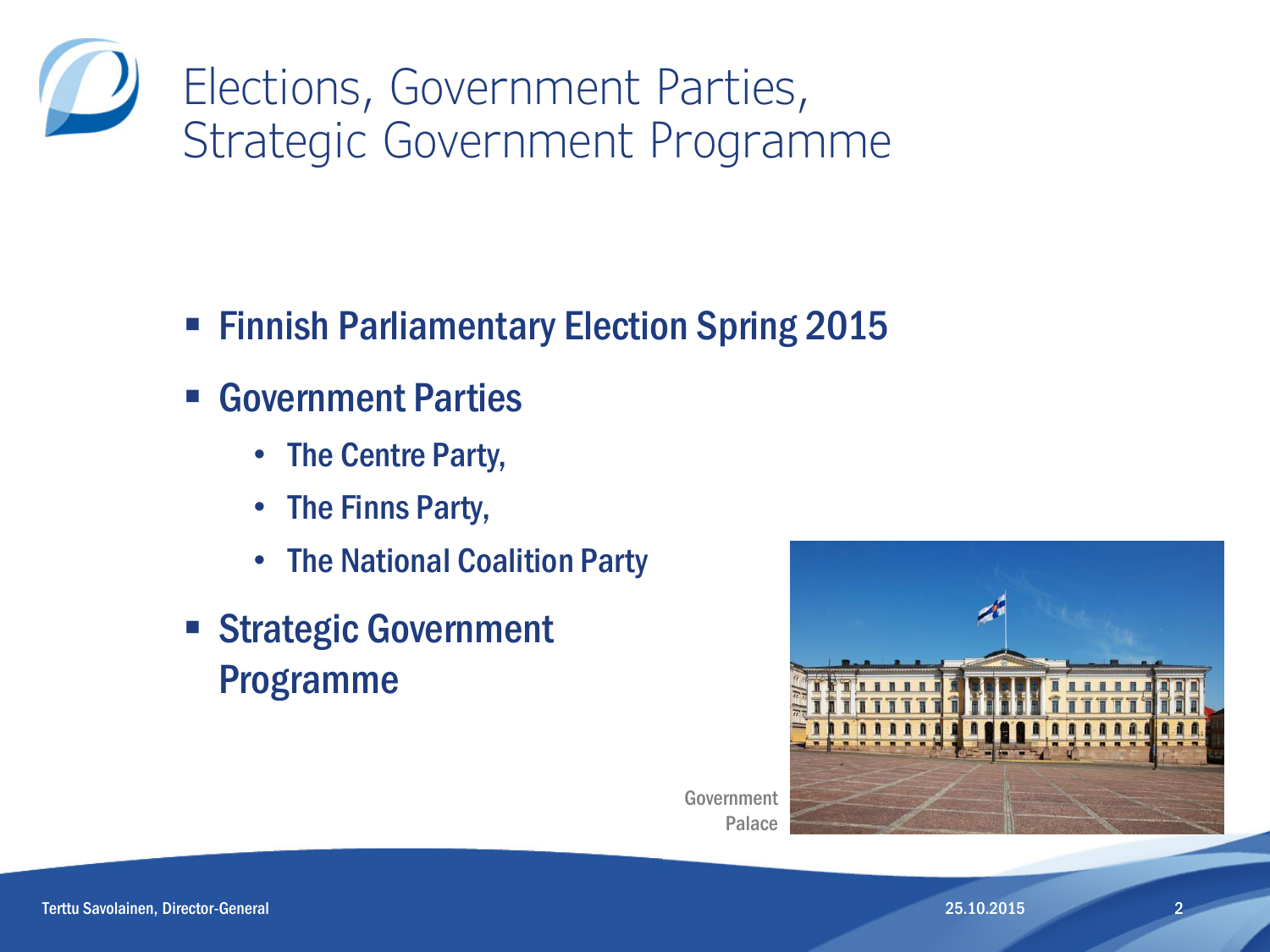

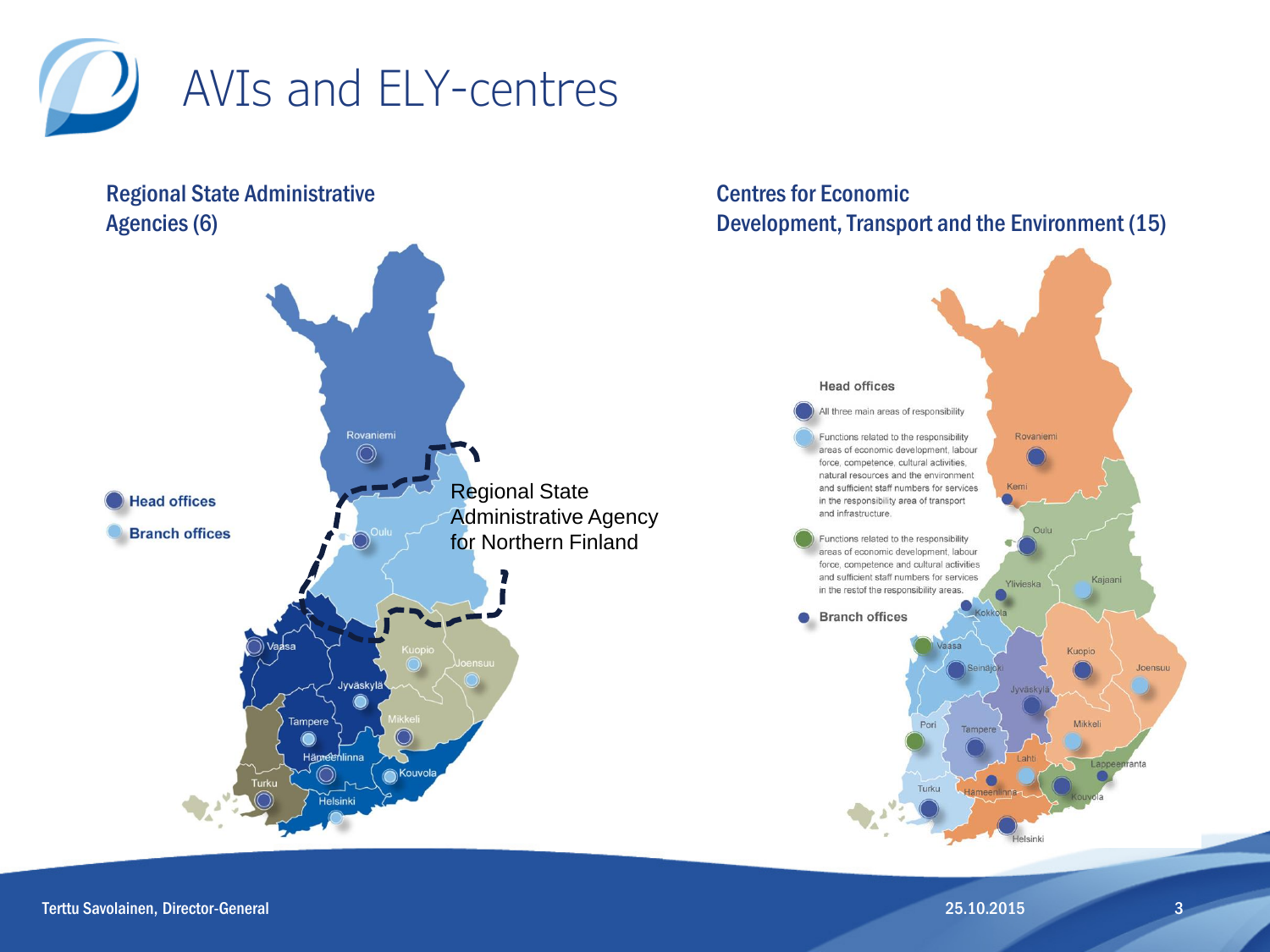

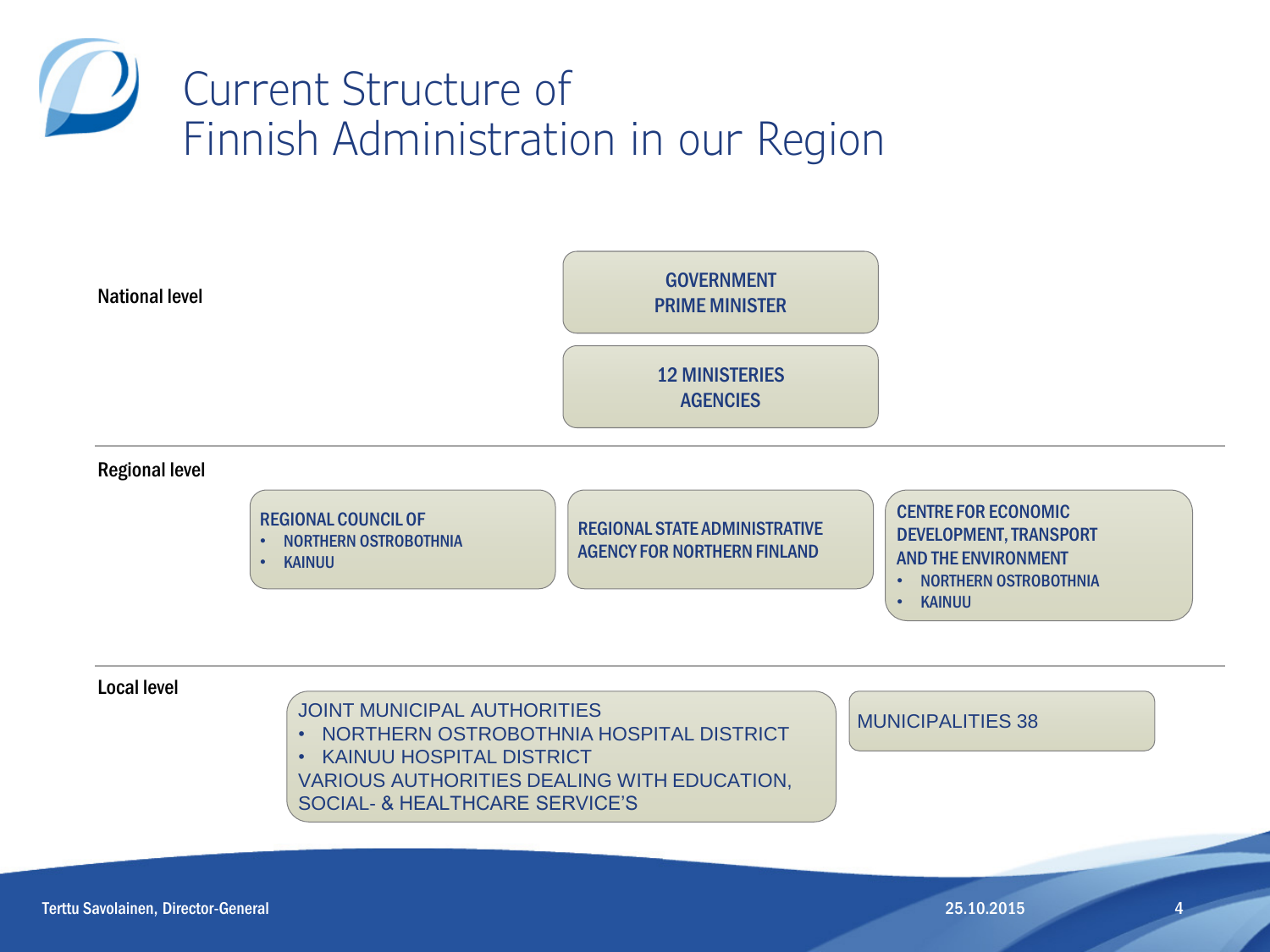

## Reform of the Agency Structure of the State Administration - 9 areas

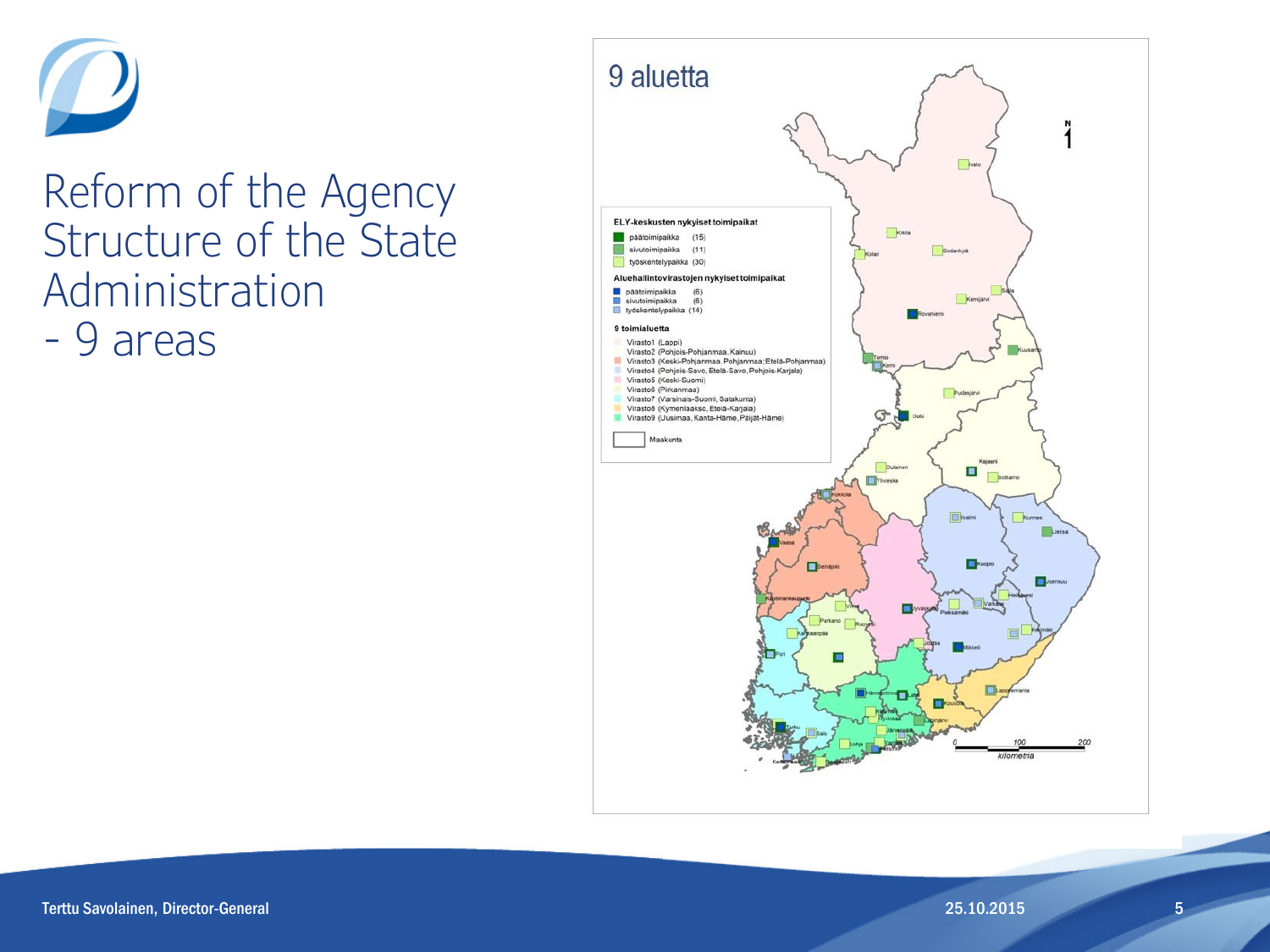

- 1. Clients' View easy access services; equality in services; secure equal rights;
- 2. Organisational View good bureaucracy, clear responsibilities, multi-sectoral organisations, flexibility, efficient productivity, state's presence in the regions
- **3. Regional & Partners' View** state partner for municipalities, joint municipalities, regional councils, universities, enterprises, etc.